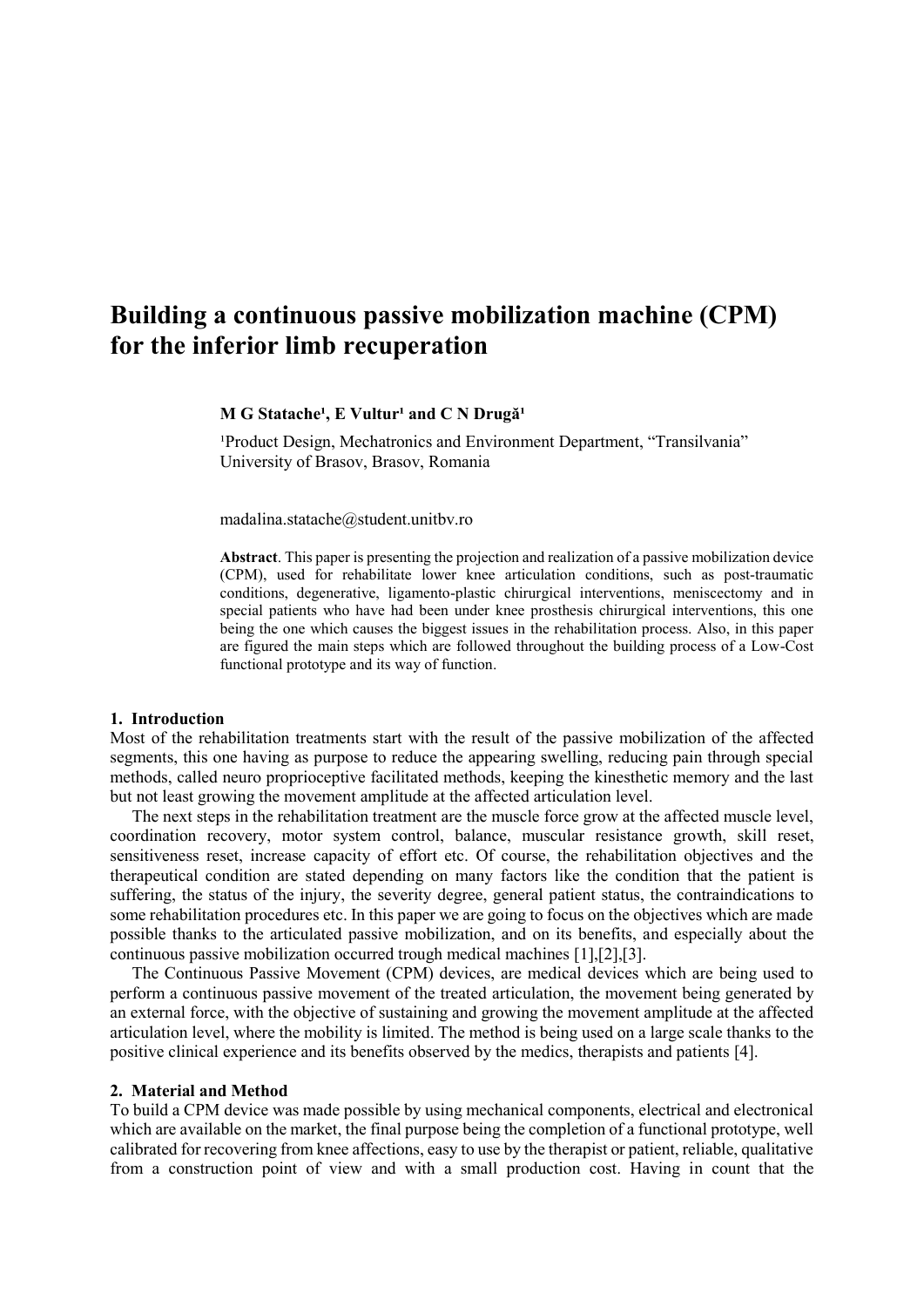anthropometry dimensions are different from individual to another (Specially the one from the lower limbs and the bone segment components), the metal support was built with the option of length adjust of the two main segments (thigh and leg) so it could be used for a large number of patients.

## *2.1. Functioning principle of CPM device*

The CPM devise is powered to the 230V network and started through the ON button (figure 1).

The input elements (Amplitude, Speed, Acceleration) will be introduced through the integrated keyboard of the controller, also with the help of the limit switches, this one performing among others the role of regulating of the amplitude of movement realized by the CPM device. The controller will take the input elements, displaying them on the integrated screen and sending them at the same time to the motor driver. The motor driver will command the stepper motor (SM), controlling its direction and the rotation speed. The stepper motor will train the linear platform, which at its time will move the articulated support, making a complete movement happen. The limit switches, besides amplitude regulation, in the moment when they will be executed on the linear platform, will send a feedback to the controller, to command the motor work in the opposite way (figure 1).



**Figure 1**. CPM device block diagram.

#### *2.2. Choosing the materials and the components*

The base materials and components were chosen to fulfill the tasks planned for constructing and the well performing of the prototype. These were chosen and acquired after an analysis of the different producer and trader offers, the most important criteria was the value for money of the different components.

*2.2.1. Motor controller.* For the proposed application, the controller has the command unit and control purpose of the continuous passive mobilization device, this one will be the "brain" of the system. This will take the data imputed through the keyboard, will read the data coming from the two limit switches and transmit the order of movement to the motor through the motor driver [4].

The chosen Controller for the accomplishment of this project is one for the stepper motor, from Fuyu (figure 2), with a screw linear platform, this one having the capacity to control systems formed with only one movement axis, as the CPM are as well. The controller has as a component an ARM Cortex-M0 processor, having as a possibility the control of speed and distance covered on the engine platform. The previous mentioned comes as a part with a remote control (figure 2) which can set the motor speed and can stop it at any time. The remote control would be used as a safety system by the patient, having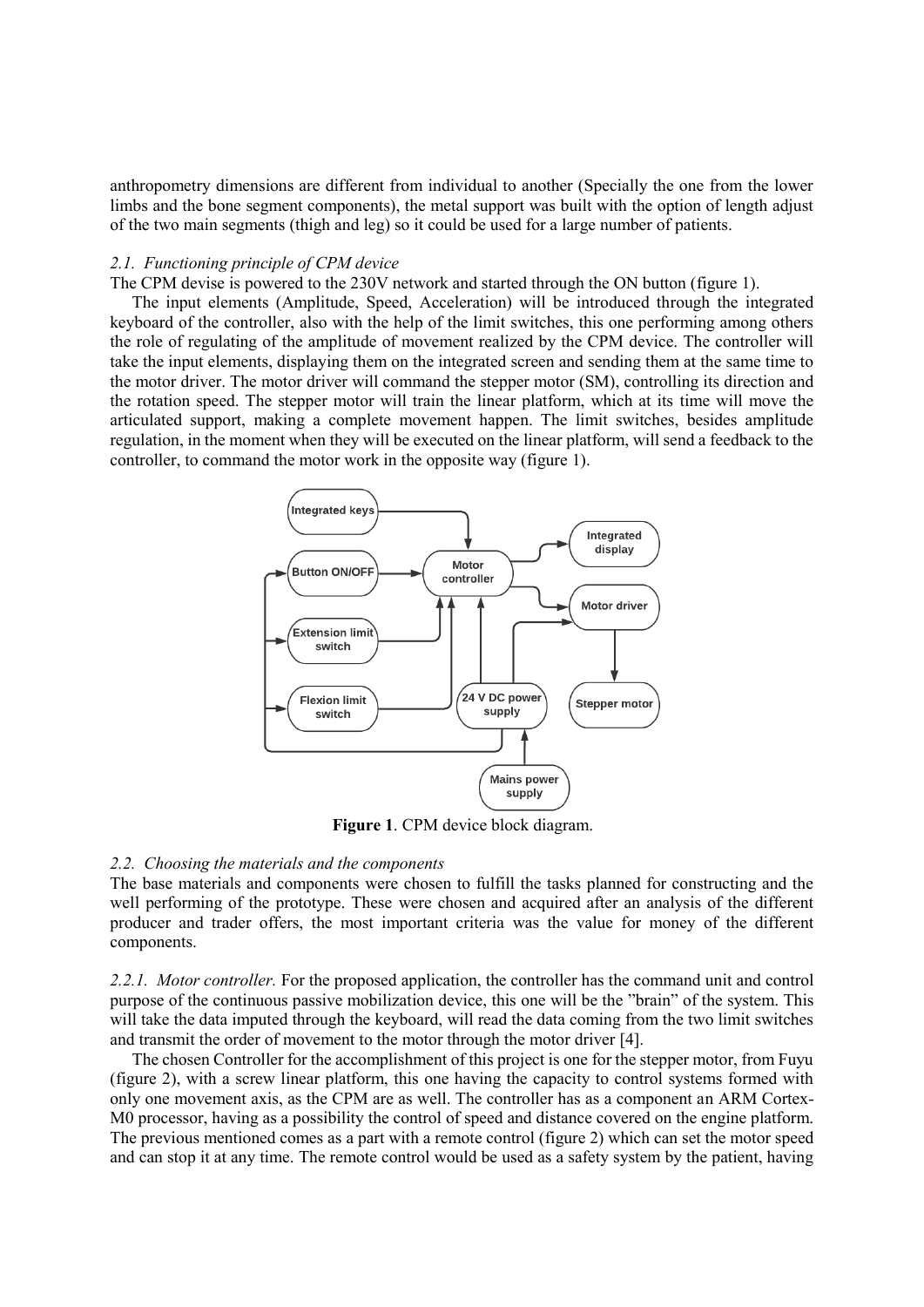the option to stop the system whenever would appear an above the normal level pain or any other issue related to the therapy or device.

This controller has within its components a display (figure 2) where the system function parameters and the values set by the user will be shown.

Besides the display we will find also 5 buttons through which the user will introduce the data necessary to perform the therapy with the CPM device.



**Figure 2**. Fuyu Controller [5].

*2.2.2 Motor Driver.* The motor driver chosen for this purpose comes from the same range of Fuyu products as the Controller and the Engine, having the name Nema 23-Driver for SM, FMDD50D40NOM (figure 3). It is a two phases driver based on DSP control. It comes with twelve contacts with whom the electric circuit necessary for the device functionality works.



**Figure 3**. Motor Driver Nema 23 [6].

*2.2.3 Stepper motor with linear platform.* Around CPM, the motor performs the main role, creating the power which makes possible the movement of the mobile elements, achieving on a knee level a Flexion-Extension movement. The movement happens on a maximum amplitude lapse set by the two limit switches [4].

The motor chosen to accomplish the project is also Fuyu built, therefore being a SM, with a linear platform working along with a ball screw system (figure 4). To satisfy the CPM type of devices demanded requirements, regarding the movement amplitude where it will be executing its way, the length of the screw where the platform with the articulated support has to be long enough (In this case is about 900mm).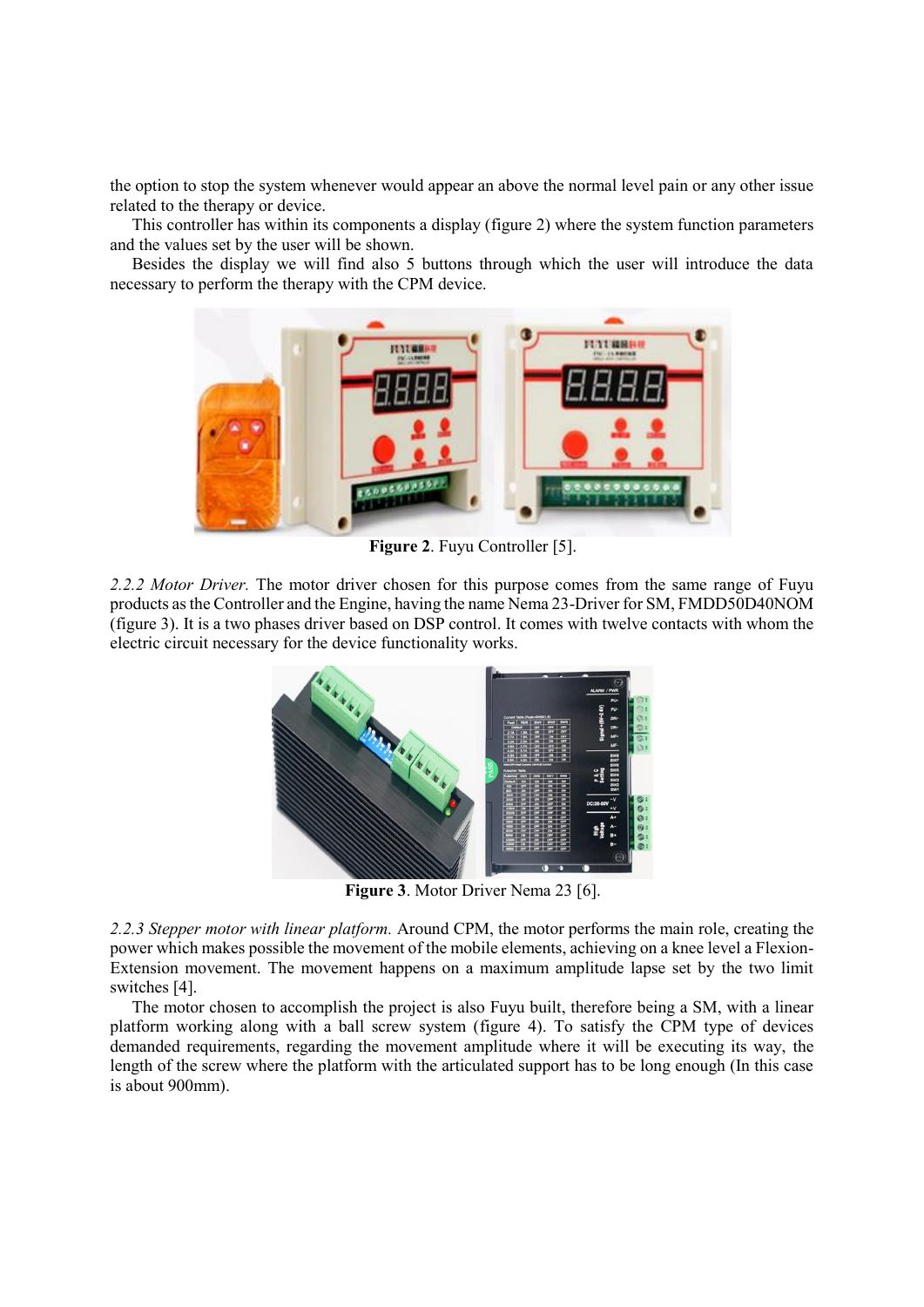

**Figure 4.** Stepper motor with linear platform [7].

*2.2.4 Limit Switch.* The device can execute a flexion-extension movement until the maximum set length. This limit switches (figure 5) are frequently used within the linear gliding systems and also as a stopindicators which stop the engine when engaged. Functionally speaking it is really simple, the switches send a digital feedback, 0 when is not pressed and 1 when it is pressed.

For a correct functioning of the device, the switches must be mounted on the device at the maximum flexion-extension spots. Also for the completed prototype, the switches also accomplish an extremely important role for the correct functioning of the device, which is the movement amplitude regulation. The two switches will be mounted on a sliding support giving the option to move the switch on a scaled band until the desired movement amplitude having in count the patient needs. The movement amplitude regulation is one of the most essential characteristics of the CPM device.



**Figure 5.** Limit Switch [8].

*2.2.5 CC Power Supply.* The power supply was chosen so it would satisfy the system requirements, therefore it is a power supply which transforms the network 230V AC into small voltage energy with 24V, having three exits so it can supply all components.

*2.2.6 Articulated metal support.* To transmit the movement to the patients lower limb, he has to be placed on an articulated metal support. The support articulations at the knee level executes the flexion-extension of the knee articulation, and the articulations at the hip level executes the flexion-extension movement of the hip.

To be functional, the support has to fulfill the following requirements:

- Stability For a safe and an adequate therapy process.
- Resistance It must resist to the therapy demands.
- Mobility The articulations must cover the movement amplitude of the knee's articulation.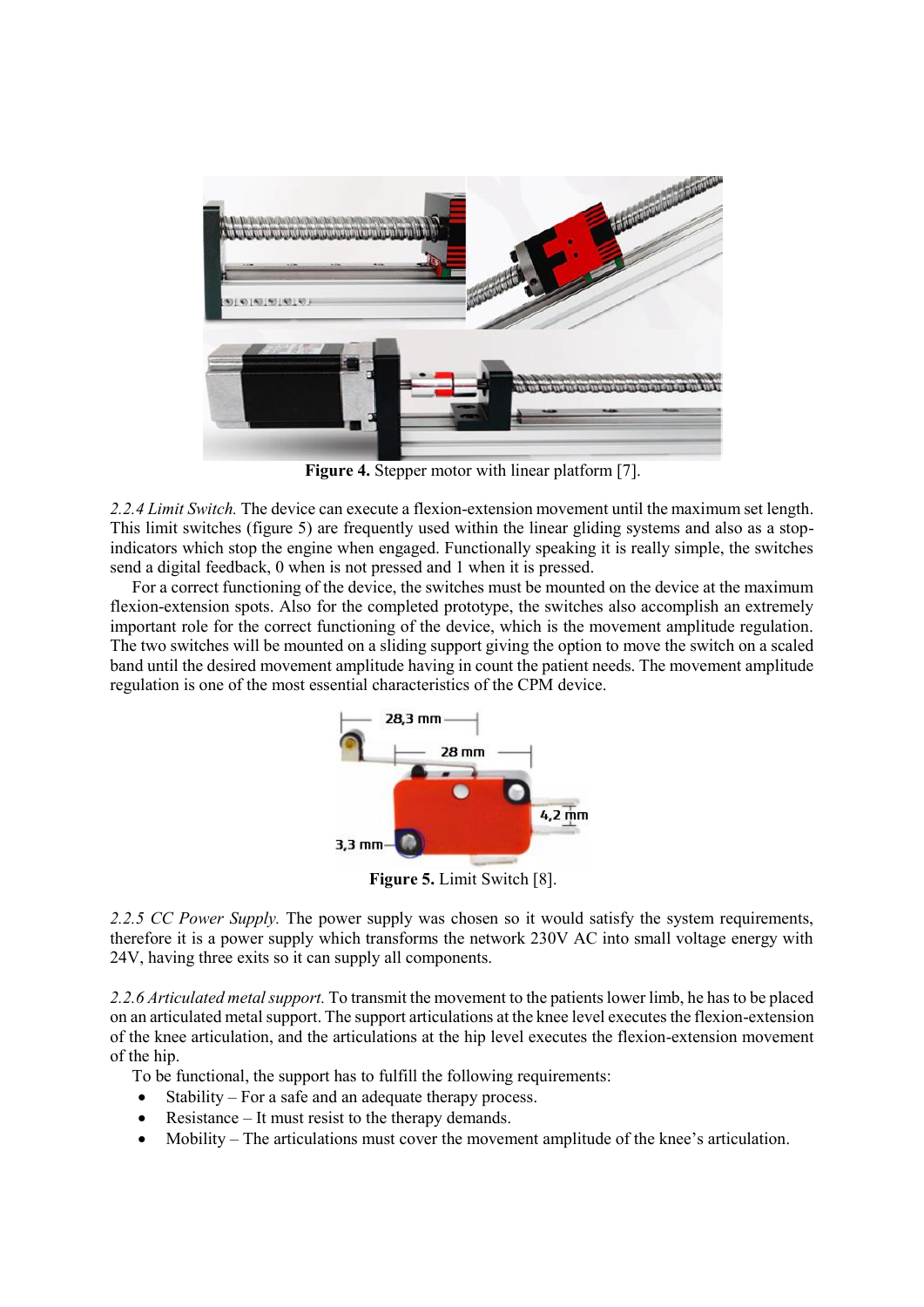- Adjustable size So it can be used to different patients with a different anthropometric size, the length of the support segments must be adjustable. Used materialsː
- Round pipe made of laminated steel with a 16mm diameter and 1m length;
- Round steel bar with a 16mm diameter and 1m length;
- Round steel bar with a 14mm diameter and a 1m length;
- Steel sheet, polished made of zinc iron 300x1000x0,75mm.

## *2.3. The device building and assembly*

The first step to build the CPM device was to create the device's design, specially the one of the articulated support (figure 6), the element which holds the lower limb and prints the movement to it. The device follows the general design of the actual models of the market.



To measure the size of the device's support was used an algorithm to calculate the anthropometric sizes from woman and men. Therefore the sizes of the segments from the support for different size individual were determined.

The calculus formulas for this sizes are the following:

- Leg:  $(0,246H)$  for men,  $(0,244H)$  for woman;
- Hip:  $(0.245H)$  for men,  $(0.248H)$  for woman, where H represents the height of the individuals.

After the calculus, the Sketch quotation was determined and the figure 7 support was created.

*2.3.1. Articulated support assembly.* To assembly the articulated support there used the previous mentioned materials which were manipulated through cutting to reach the required size. The articulations were made out of 16 mm diameter steel bar, being manipulated through turning and milling (figure 8) In the next phase al the articulated segments were assembled, the articulations were introduced and welded at their ends (figure 9).



**Figure 8.** Articulation creation. **Figure 9.** Articulated segment assembly**.**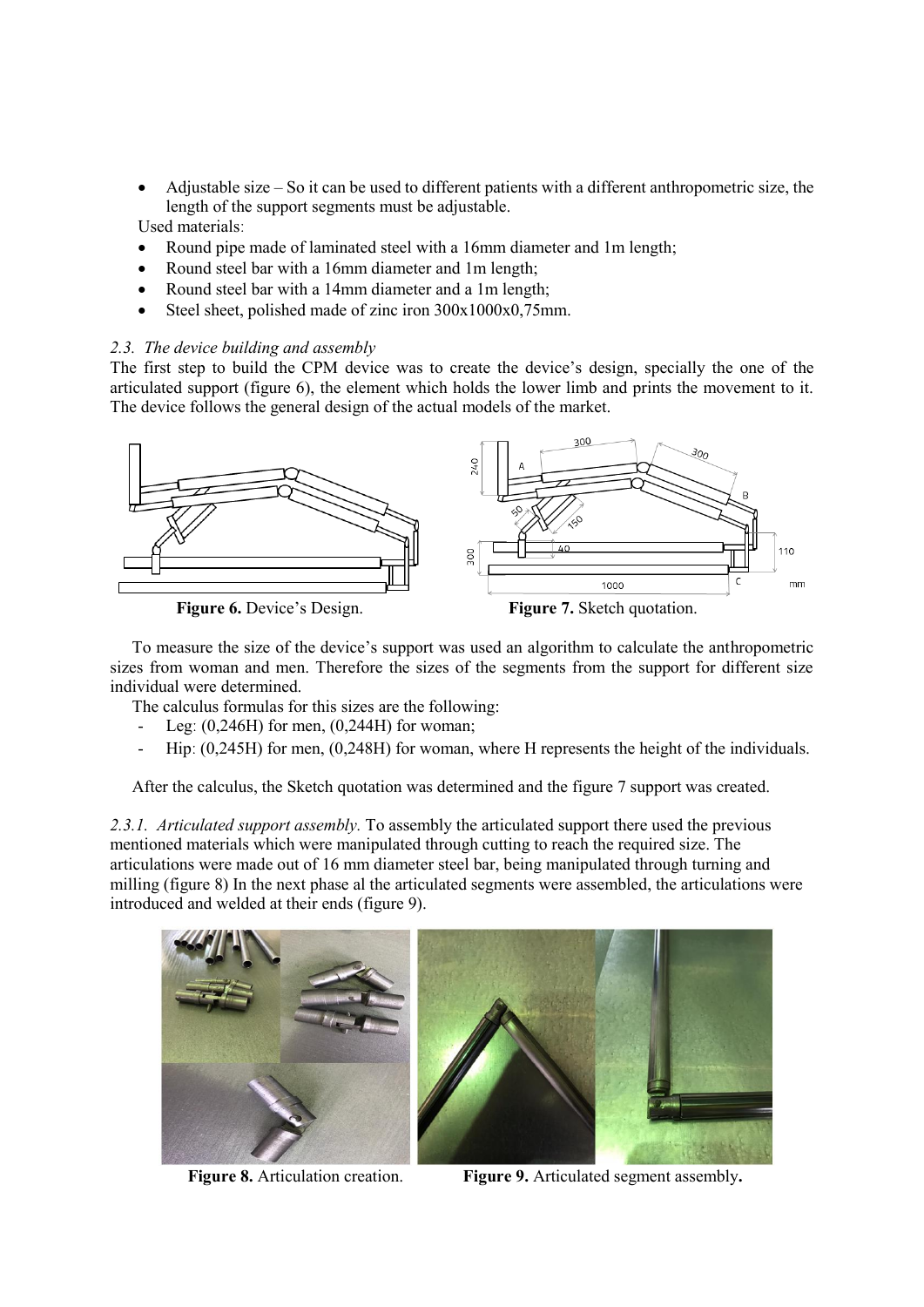The next step was to mount the motor and the linear platform on the steel sheet with the 300x1000mm dimension, this represents the lower part of the device where all other elements will be mounted (figure 10). After fixing the engine in place, the support elements previously manipulated were welded following the chosen design (figure 11).



Figure 11. Welding the support. **Figure 10.** Mounting the motor and linear platform.

The next step was building the leg fixing support and welding it on the articulated support (figure 12).



**Figure 12.** Leg fixing support.

*2.3.2 Assembling the electrical components.* To mount the control and command components, there was performed an extension of the device's chassis, this extension was mounted on a Plexiglas with 240 x 300 x 15mm dimensions (figure 13).



**Figure 13.** Assembling the electrical components on a Plexiglas sheet.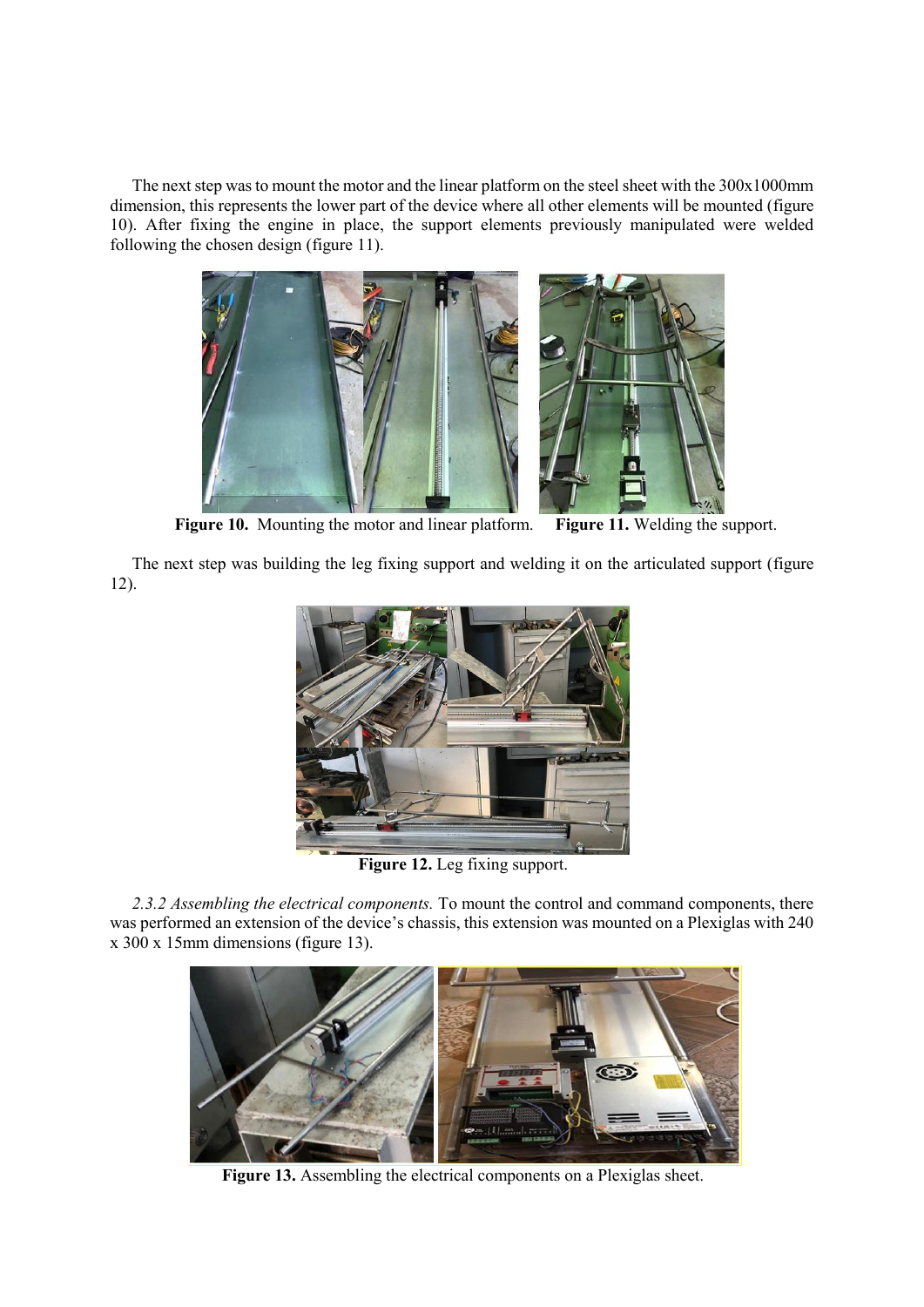Limit switches were mounted on the lateral part of the linear platform, in order to perform the role of setting the minimum and maximum limits of the movement amplitude of the articulated support and implicitly of the knee (figure 14).



**Figure 14.** Mounting the limit switches.

#### **4. Conclusions**

At the moment, the passive continuous movement devices are being used on a large scale in rehabilitation sections, kinesiotherapy clinics, at the patients home and also at the orthopedic sections, surgery, neurosurgery, neurology. Using this passive continuous movement devices is essential to accelerate the rehabilitation process of the patient and reintegrating it in the social life on one hand, and on the other hand eases the work of the medical personal from the rehabilitation sections.

Therefore this low-cost built device is capable to fulfill the necessary functions to recuperate from a variety of articulation conditions at the knee level, to execute the flexion-extension movement that the knee articulation performs on a bigger movement amplitude and fulfill extra functions such as regulating the speed and amplitude. Therefore, it is easy to use by the therapist and patient and it can me easily manipulated fulfilling the size and weight requirements.

The CPM system can by also used for a didactic purpose in the Medical Engineering lab (Environment and Product Design Faculty) and by: Construction and Maintenance of medical devices and prothesis engineering or by the Kinesiotherapy specialized students from the Faculty of Medicine from the Transilvania University from Brașov.



**Figure 15.** The final result of the CPM device.

# **Acknowledgements**

Practical realization of this project was made possible thanks to funding received in the *My License Project-2021* competition held in the Transilvania University of Brasov.